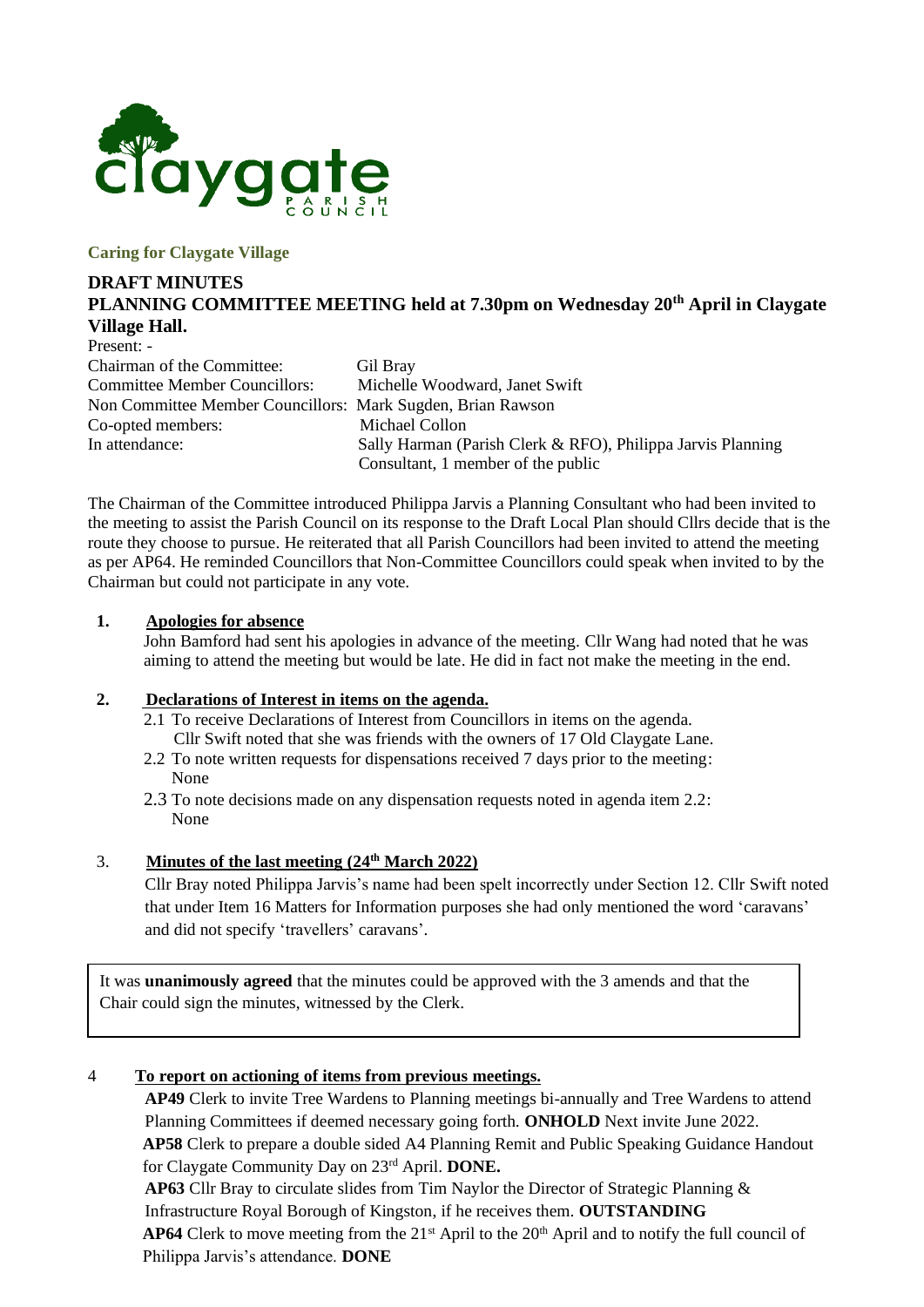**AP65** Cllr Bray to update Paul Falconer, EBC Planning Department, on the contacts he had made with 5G mast providers to ensure alignment and to continue to try and secure roll out plans and/or engagement from providers. **ONGOING** Update under Item 13.

**AP66** Clerk to chase Kim Tagliarini on next step response from Bi-Annual meeting. **DONE** Discuss under Item 14

**AP67** Clerk to get emergency number from EBC to call if an unlawful encampment occurs. **DONE** EBC online form has to be completed.

 *Under Standing Orders 10 a vi the Chairman motioned to move Item 14 up the agenda to take place after Item 5 and then for the agenda to return to its original order. This motion was agreed in a majority decision.1 Cllr abstained.* 

### **5. Elmbridge Local Plan and agree any action required.**

Philippa Jarvis spoke. She introduced herself to the Committee noting that she had worked in local authorities and private practice and had worked directly on Local Plans and advised clients on making Representations. So far, her role with regard to the EBC Local Plan had included providing advice at Regulation 18 stage which looked at the various options and sites specific to CPC. EBC were now at Regulation 19 Representation stage. This stage is the last opportunity to make Representations (though limited to specific matters namely legality and soundness) before the plan is submitted to Secretary of State (Planning Inspectorate) and going forward for Examination as necessary. She noted that Regulation 19 requires the Draft Local plan to be published before submissions with the purpose to allow further Representations to be made, specially on whether legal/procedural and soundness tests have been satisfied as set out in the National Planning Policy Framework (NPPF). The plan must be:

- Positively prepared provide a strategy which as a minimum seeks to meet the areas assessed housing need and is informed by agreements with other authorities relating to any unmet need.
- Justified provides an appropriate strategy taking into account reasonable alternatives, based on proportionate evidence.
- Effective deliverable over the plan period; based on effective joint working as evidenced in the statement of common ground.
- Consistent with national policy enabling the delivery of sustainable development in accordance with the NPPF and other relevant statements of national policy.

Philippa noted the key points of the Elmbridge Draft Local plan as follows: -

- Takes a more pro-active stance on climate change
- Seeks to emphasise protection of the natural and built environment. It does not propose to release / build on Green Belt
- Delivering homes for residents (however only makes provision for 73% need by optimising existing brownfield sites and encouraging other appropriate development opportunities, including in town and village centres)
- Growing a prosperous economy
- Delivering infrastructure and connectivity

She then took the Committee through the possible next steps after this meeting: -

- Following local elections, the Draft Local Plan has a 6 week Representation period anticipated to commence at the start of June as per the EBC website. All documents forming 'the plan' will be available then. Much of the evidence base is already available but other documents are missing.
- CPC (and any individual) is able to submit comments that must address the key points (legal, procedural, soundness). Philippa noted that she can assist the CPC in drafting their response following the envisaged Public meeting.
- All Representations are collated and submitted alongside the plan, plus any proposed modifications which is expected to be in the Autumn.
- Planning Inspectorate then undertake examination and schedule hearings (expected to be Winter 2022). The Inspector will initially consider 'big issues' – Duty to Cooperate, housing numbers / plan strategy – and may issue comments on these before any hearings take place (or may choose to hold hearings on just these issues to start with). If required, Philippa noted that she can attend the relevant hearing session on behalf of the CPC.
- The Inspector may find any of the following: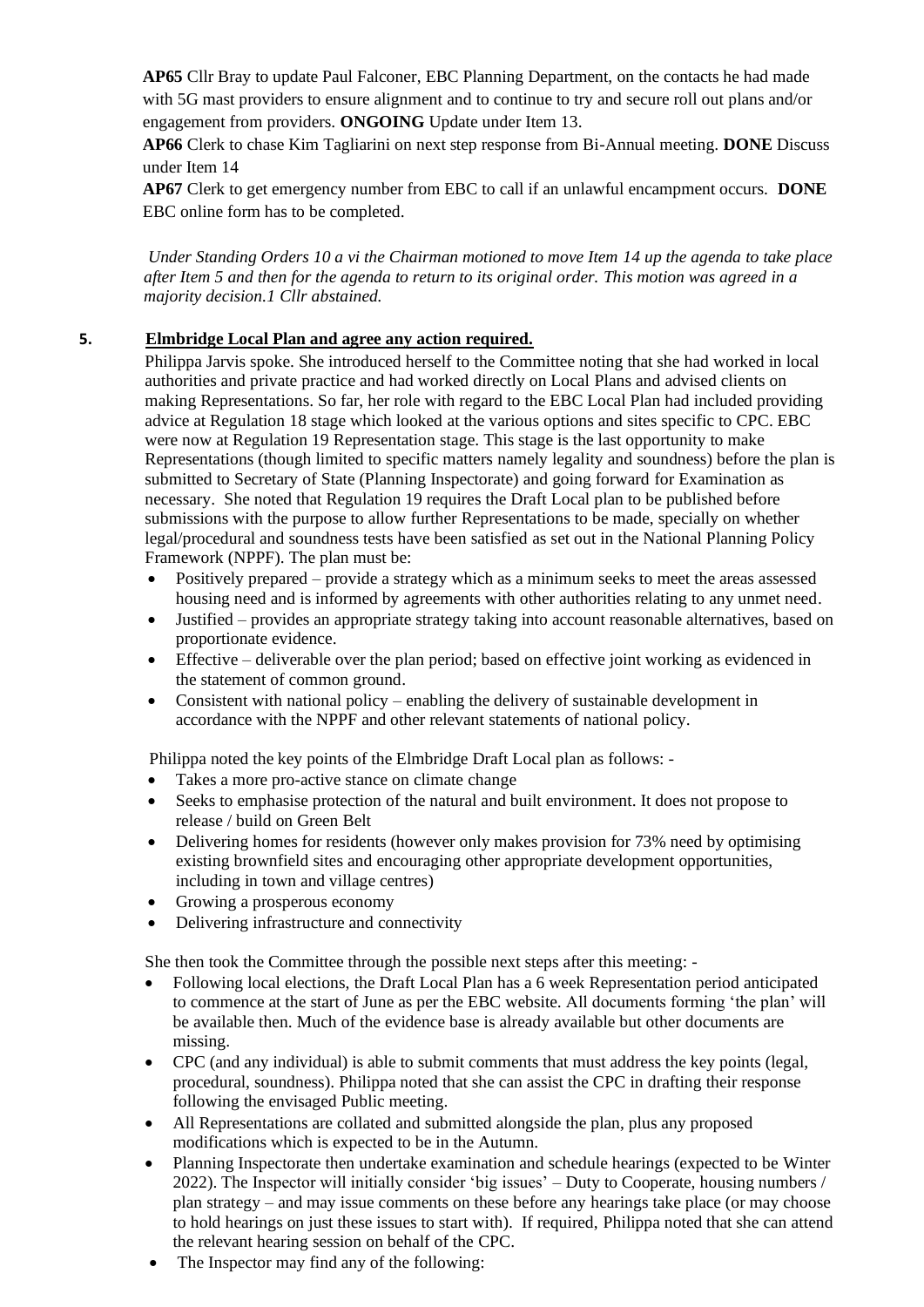- i. that the plan has failed to satisfy the Duty to Cooperate or other legal requirements which means that it cannot be taken forward or
- ii. that its strategy needs to be revised before it can proceed in which case the Inspector would normally set out what is required to be done and give the Council the opportunity to respond and / or carry out any further work needed.
- iii. that it can proceed and further hearing dates arranged to discuss the outstanding issues.

Philippa agreed to circulate her speaking notes to the Committee. Cllr Swift noted that she believed the EBC Draft Local Plan to be a gamechanger and ground-breaking. She urged her CPC colleagues not to sit on the side lines. Cllrs and Co-opted members then went on to ask a number of questions to which Philippa responded as follows. She confirmed that whilst government planning ideas do keep changing the actual Planning Policy had not. The rules remained the same. She confirmed that she could enable CPC to show support for the plan even though it doesn't meet the National Housing target requirements. She noted that the Planning Inspectorate wouldn't pick up on individual housing areas being under housing target requirements and would tend to look at the Borough as a whole. She confirmed that CPC would be able to see developers' Representations but would not be able to respond to them. She confirmed that if the Planning Inspectorate turned down a plan due to not meeting housing needs it may have to go back to the start of the process and resident consultation would start again.

Cllr Bray noted that the purpose of Philippa Jarvis attending the meeting that evening was to discuss and agree her role in the Draft Local plan process going forward. Cllr Swift suggested CPC use EBC Lawyers. Cllr Bray responded by suggesting that residents would probably not think it sensible for CPC to seek advice on the Draft Local Plan from the very organisation that had prepared it and that the point of engaging Philippa Jarvis was that she would be providing independent advice. He proposed Philippa Jarvis continue to support CPC's response to the EBC Draft Local Plan process as follows. The work could fall in to 2 blocks. Block 1 of work was for Philippa: -

- to read and digest existing data,
- read and digest the currently unavailable Evidence Base material on publication by EBC,
- attend the Claygate Village Public Meeting to be able to respond to residents' questions
- and draft representations which reflect residents and CPC views.

Block 2 of work would be for Philippa

• to the attend the Examination in Public at the later stage of the process if CPC felt that to be desirable.

Philippa confirmed that Block 1 would take 3-4 days of her time so circa £2100- £2800 ex VAT and Block 2 would be 1-2 days so £700 to £1400 ex VAT.

It was **unanimously agreed** that Block 1 (read and digest existing data, read and digest the currently unavailable Evidence Base Material on publication by EBC, attend the Claygate Village Public Meeting and then draft representations which reflect resident and CPC views) be actioned by Philippa Jarvis for a cost of up to £2800 ex VAT and that Block 2 (Philippa to the attend the Examination in Public) for a cost of up to £1400 ex VAT be actioned if CPC feel it is desirable.

## 14. **Clarification of rules for when Planning Applications go to EBC sub-committee and agree any action required.**

The Clerk had circulated an email she had received from Kim Tagliarini, Head of EBC Planning, which noted that a revised Scheme of Delegation had been approved in July 2019 about which EBC had failed to both consult and notify CPC. The revisions to the Scheme of Delegation were as follows:

a) Unless referred by a Councillor all householder applications will be determined by officers. There will be no objection letter trigger for householder applications.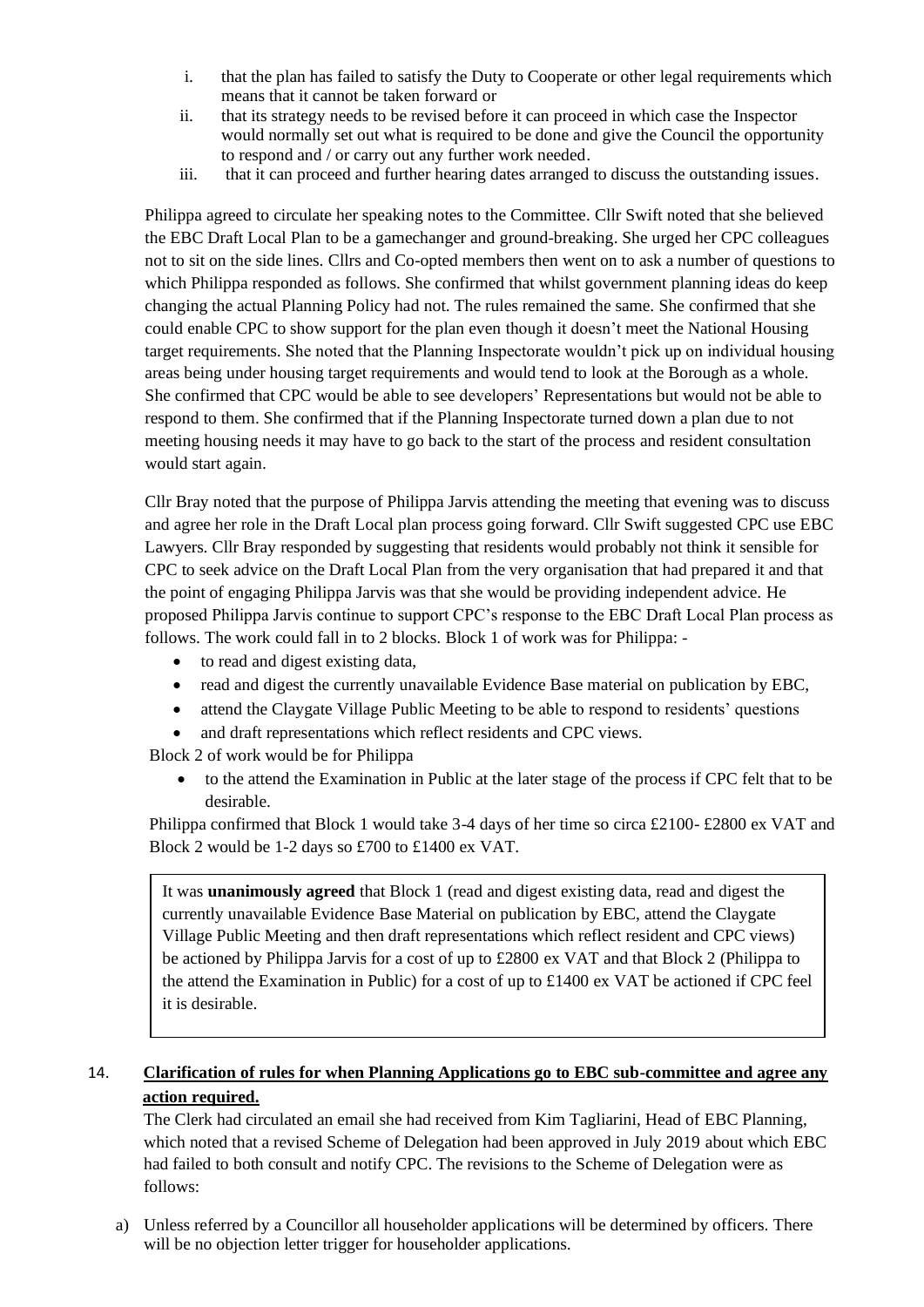- b) Minor applications (2-9 homes) with 15 or more objection letters will trigger referral to Area Sub Committee.
- c) Removes the requirement for minor applications with more than 40 letters of objection to be referred to Planning Committee. The decision stays with Sub Committee.
- d) Major applications (10+ homes) with 20 or more objection letters will trigger referral to Planning Committee. It will not go to Sub Committee first.
- e) Permission in Principle applications will be brought to Sub Area Planning Committees.
- f) All applications can be referred to committee by a member. This was amended in Dec 2020 when a 28 day cap was added to this criteria.

Kim noted that one of the key changes was to reduce the number of householder applications being referred to Sub Committee. Sub Committee scrutiny would be reserved for application of 2 or more new homes (minor development) or commercial development. As such the threshold for objection letters for household applications were removed, this included the threshold of an objection from the Claygate Parish Council. Ward members can still refer contentious householder applications to sub committee but the automatic trigger has been removed.

A report digesting Kim Tagliarini's email, the EBC Constitution and EBC website had been prepared by Michael Collon (Appendix B), following request from the Cllr Bray and circulated to the Committee in advance of the meeting. In addition, Cllr Bray had circulated the latest Elmbridge Planning User Group's presentation from Paul Falconer, EBC Development Manager dated 24<sup>th</sup> March 2022. Michael Collon had informed the Committee in advance of this meeting that Paul's presentation showed that one new dwelling is categorised as a Minor Application rather than a Householder Application. The presentation also suggests that in the case of a Permission in Principle application a CPC objection will result in the application going to East Area Sub-Committee. The Committee noted that this is not what the EBC Planning Committee agreed in 2019 or 2020, was not in the EBC Constitution or on its website, or in Kim's Tagliani's email that she had sent the Clerk.

Cllr Bray proposed that in light of the conflicting information being communicated from EBC, CPC should write to Kim Tagliarini to note that CPC is keen to align with EBC policy but CPC needed clarity on a single target. He proposed that the presentation prepared by Michael Collon (Appendix B) and the Paul Falconer presentation should be sent to Kim to highlight the discrepancies.

Cllr Swift said she would not debate the issue and got up to leave the room. The Clerk noted that, if she left the room, then the Committee meeting would not be quorate and no debate could take place.

#### *20h18 Cllr Swift left the room.*

The Clerk advised the Chairman that no debate could now take place so he could consider moving the agenda item back down the agenda or moving it to the next Planning Committee meeting should he choose to propose it.

#### *20h20 Cllr Swift re-entered the room.*

*Under Standing Orders 10 a vi the Chairman motioned to move Item 14 back down the agenda to take place after Item 13. This motion was agreed in a majority decision.1 Cllr abstained.* 

The Clerk reiterated to the Committee that if only 2 Cllrs remained in a meeting, then no business could be discussed.

#### **6. Planning correspondence, notification of applications and outstanding results.**

In addition to correspondence shared within Action Points (APs) and further down the agenda the Clerk had secured extension from EBC Planning Department for CPC feedback until the 21<sup>st</sup> April for 2022/0476 - Gastons 1 Beaconsfield Road. She had also been copied in an email from Nathalie Lynch, EBC Planning Department, who had checked with a colleague whether CPC had provided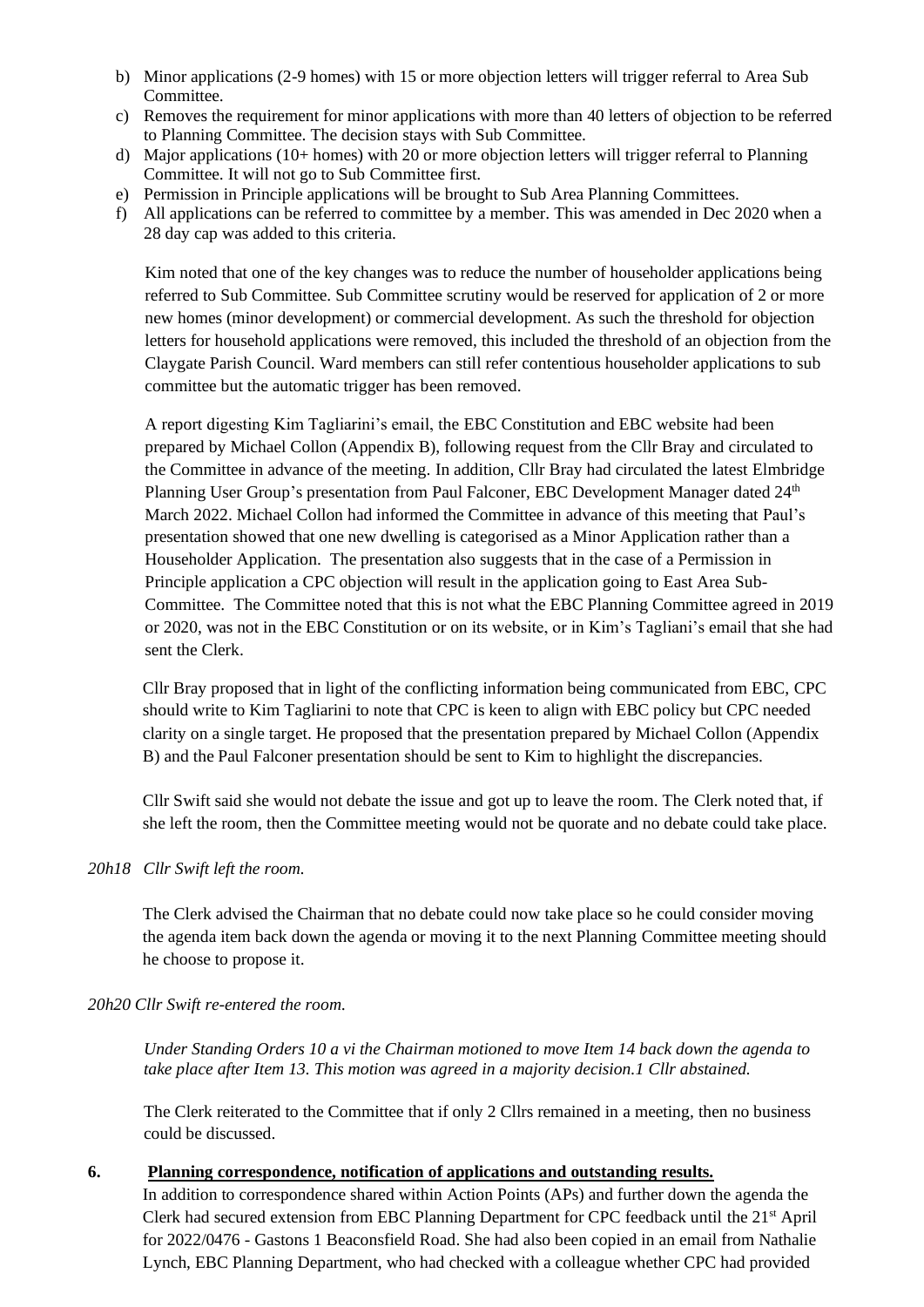feedback on 2022/0467 31 Foley Road. The Clerk had confirmed back that a response would be with them on the 21st April.

## **7. Applications and Appeals decided since last meeting.**

A report by John Bamford (Appendix A) had been circulated to the Committee ahead of the meeting. The Planning Committee noted the report. Cllr Woodward asked whether the Tree Wardens had any commentary to add.

**AP68** Clerk to ask Tree Wardens if they have any comments on John Bamford's report.

## **8. Applications from Elmbridge Borough Council Weekly Lists**

**[\(https://www.elmbridge.gov.uk/planning\)](https://www.elmbridge.gov.uk/planning) including confirmation of comments sent to EBC: -**

# **w/e 25th March, 1st April, 8th April & 15th April**

| <b>Application</b><br><b>Number</b> | <b>Address</b>                                                          | <b>Proposal</b>                                                                                                                                                                                                                                               | <b>Claygate Parish Council</b><br><b>Response</b>                                                                                                                                                                                      |
|-------------------------------------|-------------------------------------------------------------------------|---------------------------------------------------------------------------------------------------------------------------------------------------------------------------------------------------------------------------------------------------------------|----------------------------------------------------------------------------------------------------------------------------------------------------------------------------------------------------------------------------------------|
| 2022/0476                           | Gastons 1 Beaconsfield<br>Road Claygate Esher<br>Surrey KT10 0PN        | Pergola.                                                                                                                                                                                                                                                      | No Objection, No Comment.<br>Unanimously agreed.                                                                                                                                                                                       |
| 2022/0467                           | 31 Foley Road Claygate<br>Esher Surrey KT10 0LU                         | Single-storey side<br>extension, alteration of<br>single-storey front<br>projection from pitched<br>to flat roof, rendering of<br>entire house, timber<br>cladding to ground floor<br>front elevation,<br>alterations to<br>fenestration and solar<br>panels. | No Objection, No Comment.<br>Unanimously agreed.                                                                                                                                                                                       |
| 2022/0617                           | 10 Cavendish Drive<br><b>Claygate Esher Surrey</b><br>KT10 0QE          | <b>Retrospective Variation</b><br>of Condition 3 (Materials)<br>of planning permission<br>2020/3287 (Front and<br>side extensions) to amend<br>the type of roof tiles.                                                                                        | Object with Comment. CPC<br>believe the existing<br>construction is still in breach of<br>compliance.<br>Majority agreed. 1 Cllr<br>abstained. Cllr Swift noted that<br>in her opinion the decision<br>should be left to EBC Officers. |
| 2022/0881                           | <b>Claremont Place Church</b><br>Road Claygate Esher<br>Surrey KT10 0JD | <b>Tree Preservation Order</b><br>EL:03/23 - Various<br>works to various trees.                                                                                                                                                                               | No objection.<br>Unanimously agreed.                                                                                                                                                                                                   |
| 2022/0956                           | 5 Claremont Road<br><b>Claygate Esher Surrey</b><br>KT10 OPL            | <b>Claygate Foley Estate</b><br><b>Conservation Area - Fell</b><br>1 x Oak stem and 1 x<br>Pear.                                                                                                                                                              | No objection.<br>Unanimously agreed.                                                                                                                                                                                                   |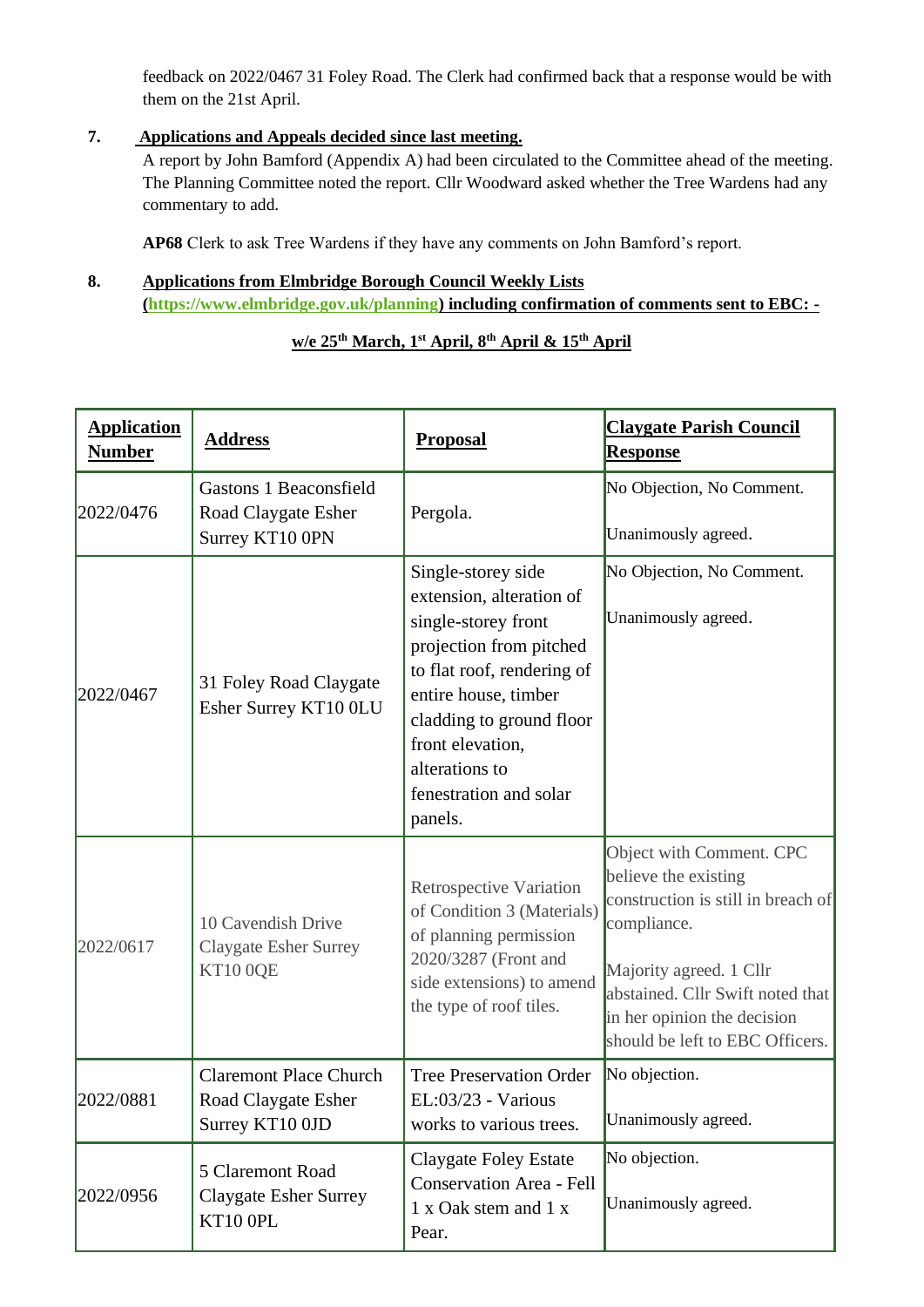| 2022/0552 | 8 Oaken Lane Claygate<br>Esher Surrey KT10 ORE                   | Single-storey side<br>extension, alter roof of<br>existing rear elevation<br>from flat to pitched and<br>alterations to<br>fenestration.                                                                          | No Objection, No Comment.<br>Unanimously agreed.                                                                                                                                                                                                                                                                                                                                                                               |
|-----------|------------------------------------------------------------------|-------------------------------------------------------------------------------------------------------------------------------------------------------------------------------------------------------------------|--------------------------------------------------------------------------------------------------------------------------------------------------------------------------------------------------------------------------------------------------------------------------------------------------------------------------------------------------------------------------------------------------------------------------------|
| 2022/0391 | 7 Coverts Road Claygate<br>Esher Surrey KT10 0JY                 | Single-storey rear<br>extension, alterations to<br>fenestration and new<br>chimney following<br>removal of existing<br>chimney.                                                                                   | No Objection, No Comment.<br>Unanimously agreed.                                                                                                                                                                                                                                                                                                                                                                               |
| 2022/0447 | 19 Ruxley Ridge Claygate<br>Esher Surrey KT10 0HZ                | Single-storey side infill<br>extension, extend<br>existing garage with<br>room above, front<br>dormer window and alter<br>garage door.                                                                            | No Objection, No Comment.<br>Unanimously agreed.                                                                                                                                                                                                                                                                                                                                                                               |
| 2022/0672 | 17 Old Claygate Lane<br><b>Claygate Esher Surrey</b><br>KT10 OER | Single-storey rear/side<br>extension incorporating<br>part first-floor side<br>extension.                                                                                                                         | Cllr Swift noted she knew the<br>owner who was a friend and as<br>such would not participate. The<br>Clerk noted that her<br>understanding was that as only 2<br>Cllrs remained to debate this<br>Planning application it was her<br>understanding that a vote<br>wouldn't be valid due to not<br>being quorate and for Cllrs to<br>move on to the next planning<br>application. The remaining Cllrs<br>were happy to move on. |
| 2022/0559 | 24 Glenavon Close<br><b>Claygate Esher Surrey</b><br>KT10 OHP    | Front dormer window<br>and rear dormer, changes<br>to fenestration,<br>weatherboard cladding at<br>rear, render at front and<br>sides and internal<br>changes following<br>demolition of existing<br>rear dormer. | No Objection, No Comment.<br>Unanimously agreed.                                                                                                                                                                                                                                                                                                                                                                               |
| 2022/0734 | 1 Oakhill Claygate Esher<br>Surrey KT10 0TG                      | Two-storey front<br>extension and front<br>canopy porch.                                                                                                                                                          | No Objection, No Comment.<br>Unanimously agreed.                                                                                                                                                                                                                                                                                                                                                                               |
| 2022/0770 | 16 Gordon Road Claygate<br>Esher Surrey KT10 0PQ                 | Single-storey rear<br>extension part two-<br>storey side extension and<br>first-floor side extension                                                                                                              | No Objection, No Comment.<br>Unanimously agreed.                                                                                                                                                                                                                                                                                                                                                                               |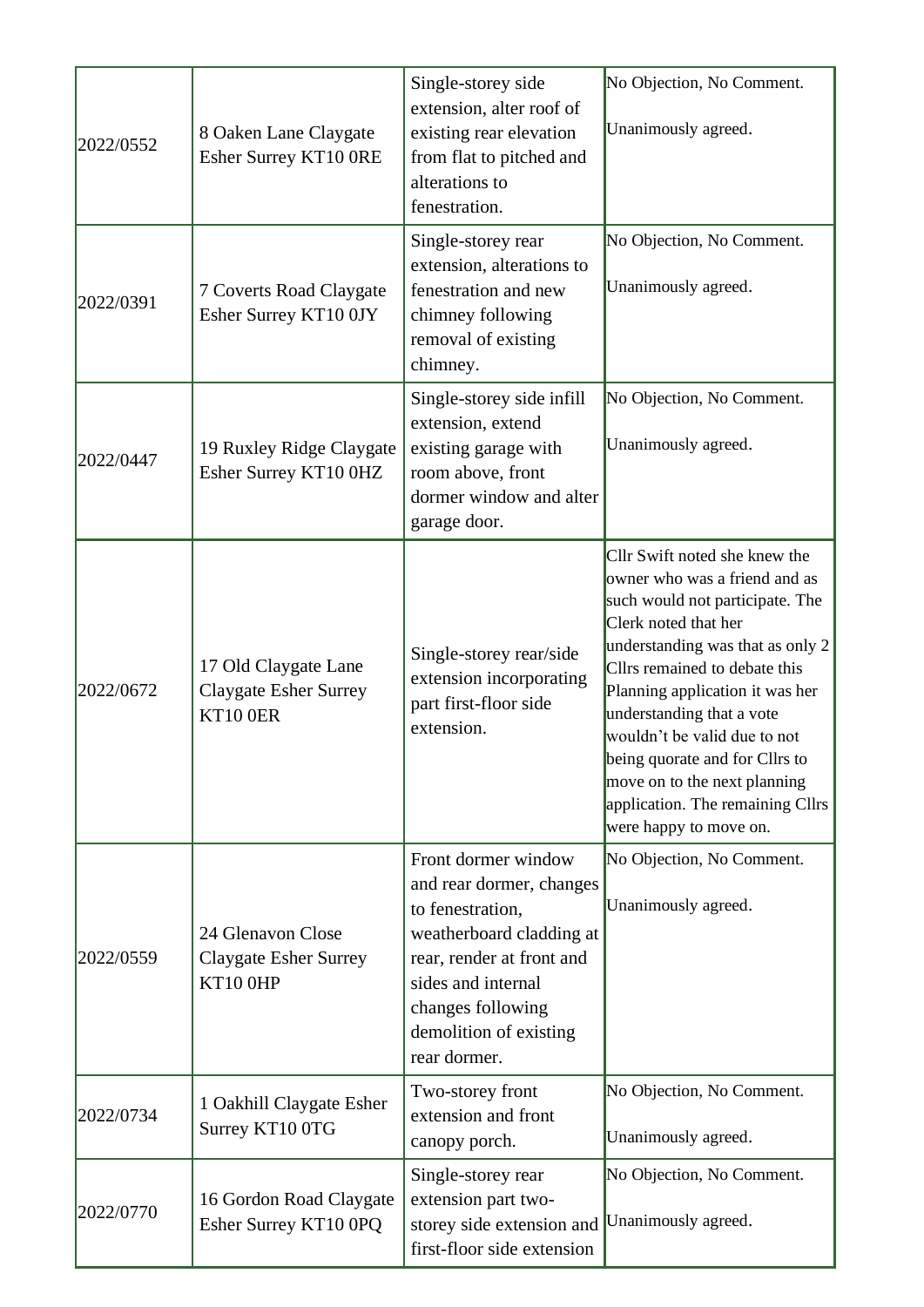|           |                                                  | following partial<br>demolition of existing<br>house.                                                      |                                                  |
|-----------|--------------------------------------------------|------------------------------------------------------------------------------------------------------------|--------------------------------------------------|
| 2022/0683 | 18 Gordon Road Claygate<br>Esher Surrey KT10 0PQ | Two-storey side<br>extension, rear dormer<br>window and alterations<br>to fenestration and front<br>porch. | No Objection, No Comment.<br>Unanimously agreed. |

**AP69** Clerk to clarify the quorate rules of Cllrs of being in the room but not participating due to a personal interest, such as knowing the owner as a friend, in a discussion regarding a planning application.

## **9. East Area Sub Committee Meeting report.**

Nothing to note for Claygate.

## **10. EBC Planning Committee Meeting Report.**  Nothing to note for Claygate. Cllr Bray noted the next EBC Planning Committee was on the  $28<sup>th</sup>$ April 2022.

## **11. Licensing Applications in Claygate.**

The Clerk had circulated a licensing alert she had received from EBC referencing the transfer of licence WK/202201623 Jolshiri Fine Indian Cuisine, The Green, KT10 0JQ to Veitoun Lebanese Ltd prior to the meeting. The Committee noted it.

## **12. Compliance issues.**

The Committee noted that there are 3 Compliance cases open with EBC: -

- 1 Caerleon Close The Clerk had received no further update.
- 10 Cavendish Drive Retrospective Variation of Condition 3 (Materials) of planning permission 2020/3287 (Front and side extensions) to amend the type of roof tiles has been submitted to EBC.
- 52 Common Road- EBC Compliance department had written to the Clerk to advise that the porch being erected at the above development does not require permission. It is in keeping with neighbouring properties within the street.

Cllr Swift asked if Compliance issue raising at the Planning Committee could have the address validated by two Cllrs before being submitted via the Clerk to the EBC Compliance department going forth.

It was **unanimously agreed** that addressed with Compliance concerns should be validated by 2 Cllrs before being submitted to EBC Compliance Department.

## **13. 5G Masts and agree any action required.**

Mobile UK had sent contact details for EE, Three, Virgin Media O2, Vodafone to Cllr Bray. Cllr Bray had emailed the contacts he received and updated the Committee on the responses he had received so far: -

• O2 – They do not have a date for 5G extension to Claygate but will ask the site acquisition and network management teams to include Claygate Parish Council in the pre-planning consultation, so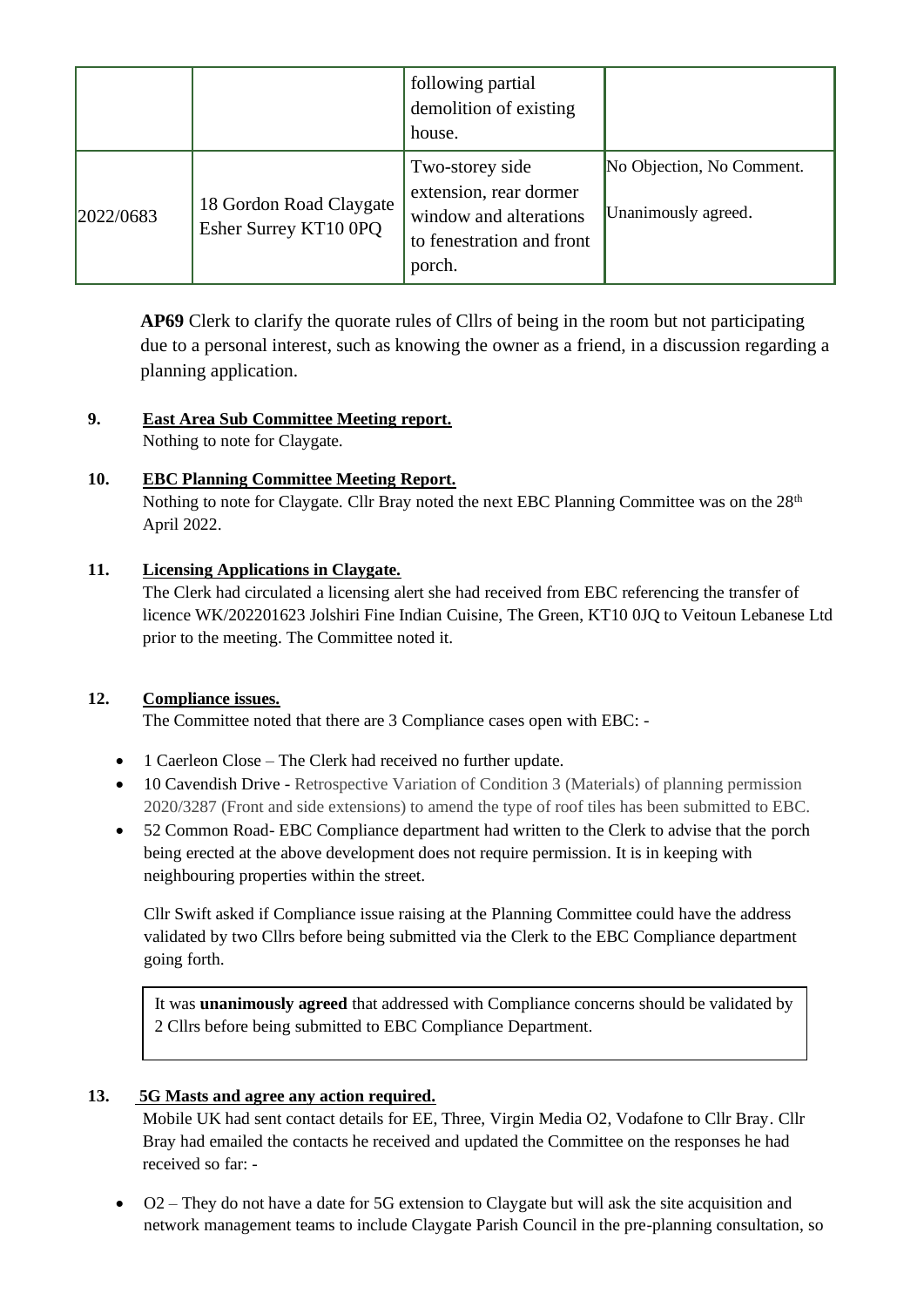the Council has the opportunity to make their views known on planning applications that may be submitted to bring O2 5G to Claygate.

- Vodafone Claygate is not included in our immediate plans for 5G rollout. Should this change, they will let us know.
- BT If they action deployment plans in our area in future then they are happy to update CPC.

He confirmed that he had been sharing any communication and contacts he had received with Paul Falconer at EBC Planning.

Cllr Swift noted she had been speaking to Paul Falconer at EBC Planning Department. The Clerk reminded Cllrs that Cllrs should be agreeing communication channels & content with external organisation and parties in Parish Council meetings and Committees. Cllrs could by all means communicate as a resident but to ensure clear, consistent and transparent communication, Parish Council matters needed to be agreed by the full Parish Council or Committees in advance and responses brought back for all Cllrs to be privy to as demonstrated by Cllr Bray this evening.

## **14. Clarification of rules for when Planning Applications go to EBC sub-committee and agree any action required.**

The Chairman noted that this agenda item would be brought back to the next meeting.

**15. Communication of key decisions to residents including input to the Courier and the website.** The Clerk updated the Committee that the next Courier edition was planned to land at the start of October. This could then allow for a leaflet drop to support Draft Local Plan communication if needs be in the Summer.

## **16. Matters for information purposes only.**

The Clerk reminded Councillors that they had the following events coming up over the next 2 weekends: - Claygate Community Day Saturday 23rd April, Claygate Pavilion and Family Garden Opening Ceremony 24<sup>th</sup> April, Claygate Clean Up Day 30<sup>th</sup> April.

## **17. Date of the next meeting 19th May 2022.**

## **The reserve Councillor who may be required to attend the meeting on 19th May Cllr Collon**

Meeting Closed: 20h52

**Signed:**

**Dated:**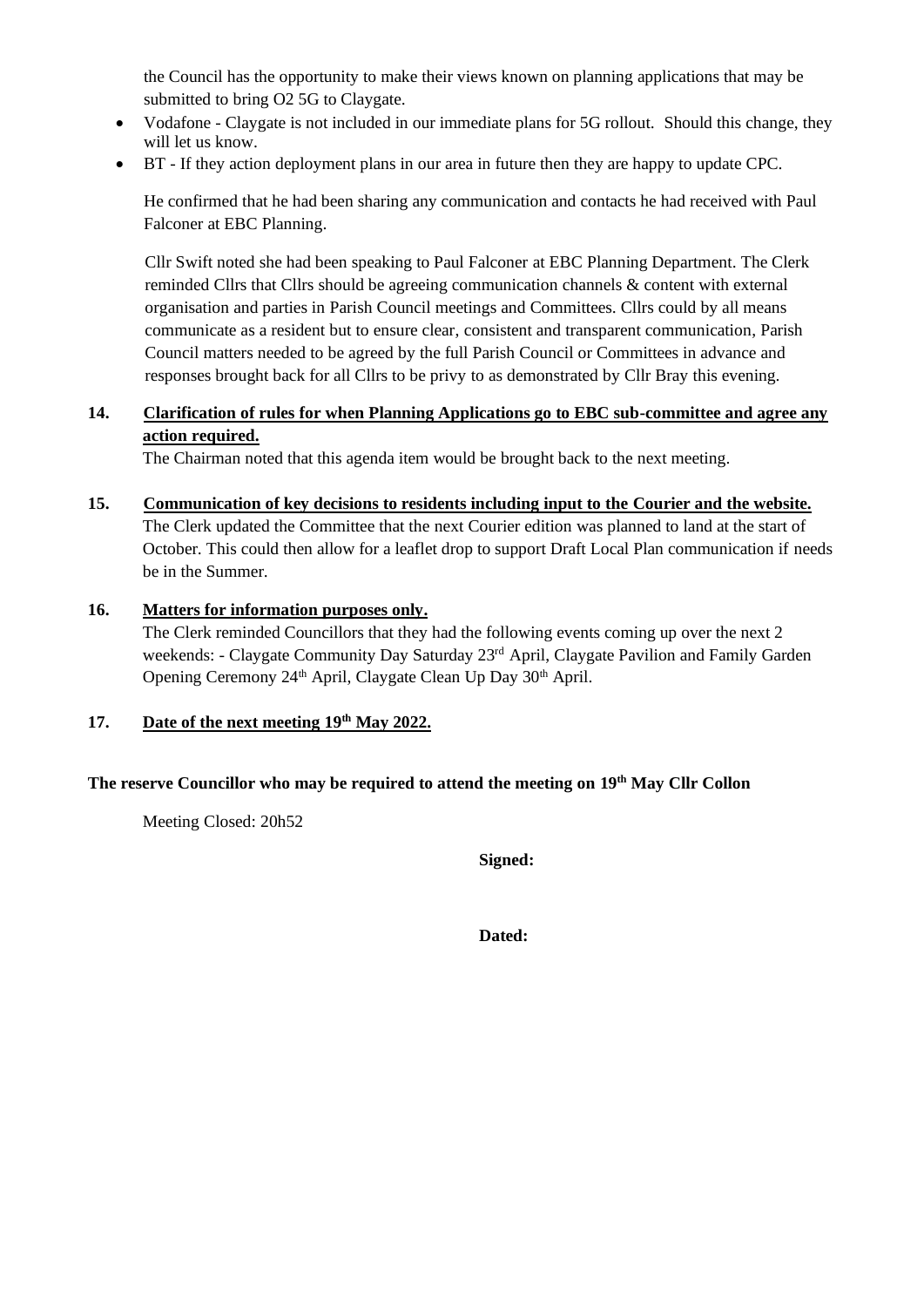#### Report on Planning Applications Decided since the Last Planning Meeting

Applications Refused by Elmbridge Borough Council (EBC) excluding LDCs

| No.       | Address                                                                                                                           | <b>Details</b>                                                                                                                |        | CPC                 |  |
|-----------|-----------------------------------------------------------------------------------------------------------------------------------|-------------------------------------------------------------------------------------------------------------------------------|--------|---------------------|--|
| 2022/0199 | 6 Vale Croft KT10 ONX                                                                                                             | Tree Preservation Order EL:304 - Crown clean 1<br>x Copper Beech.                                                             | No Obi | - No Comment        |  |
|           |                                                                                                                                   | EBC refused part of the proposed work to reduce the canopy and remove lateral branches resulting in a crown width of 8.5m and |        |                     |  |
|           |                                                                                                                                   | 7.5m to 13m on the grounds that                                                                                               |        |                     |  |
|           | . Proposed works are likely to negatively impact amenity and the tree's longevity                                                 |                                                                                                                               |        |                     |  |
|           | <b>EBC Noted:</b>                                                                                                                 |                                                                                                                               |        |                     |  |
|           | • Excessive pruning prescribed for T1 is considered disproportionate to achieve the required objective(s), will be unacceptably   |                                                                                                                               |        |                     |  |
|           | detrimental to the tree's health, natural shape and form, negatively impacting amenity and the tree's longevity.                  |                                                                                                                               |        |                     |  |
|           | . Excessive pruning often produces denser regrowth in healthy trees which forms a thicker crown than naturally produced by the    |                                                                                                                               |        |                     |  |
| 2022/0587 | 0EQ                                                                                                                               | 5 Merrilyn Close KT10 Prior Approval Schedule 2, Part 1, Class A:<br>Single-storey rear extension.                            |        | No Obi . No comment |  |
|           | <b>EBC refused on the grounds that</b>                                                                                            |                                                                                                                               |        |                     |  |
|           | . The proposed extension fails to comply with the conditions, limitations and restrictions applicable to development permitted as |                                                                                                                               |        |                     |  |
|           | the proposal joins with the existing first floor extension and would exceed 4 metres in height and extend more than 3 metres from |                                                                                                                               |        |                     |  |
|           | the rear wall of the original dwellinghouse.                                                                                      |                                                                                                                               |        |                     |  |

Nothing of especial significance **Other Applications Decided:-**

**Appeals Decided:-**None

#### **Appendix B**

#### **Elmbridge Borough Council: Delegation of Planning Decisions**

- 1. This note considers the circumstances in which a formal objection to an application by Claygate Parish Council ("CPC") will result in the application being referred for decision to the East Area Sub-Committee or the Planning Committee of Elmbridge Parish Council ("EBC"), rather than being decided by a Planning Officer.
- 2. Six documents are involved:
	- The explanatory note 15/19 put to the EBC Planning Committee on 23 July 2019 ("the Note");
	- Appendix B to that note, adopted by the EBC Planning Committee with amendments ("Appx B");
	- Scheme of Delegation Update Report 53/20 put to the EBC Planning Committee on 14 December 2020 ("the Update Report");
	- EBC Constitution, Part 3, Non-executive delegation, as amended (presumably by the Monitoring Officer using the powers in Article 15 of the Constitution) ("the Constitution");
	- EBC website in its current form ("the website");
	- Email of 7 April 2022 from Kim Tagliarini, EBC Head of Planning Services, to Sally Harman as Clerk of the CPC ("the email").

The relevant extracts are set out below. Some of the inconsistencies between them are important.

3. Also set out are relevant extracts from the CPC Planning Committee Remit and Planning Process. They are inconsistent between themselves and will need amending once EBC have clarified the position.

### **Definitions**

4. Different rules on delegation, and on the consequences of a CPC objection, apply to different categories of application, but the definitions are sometimes inconsistent.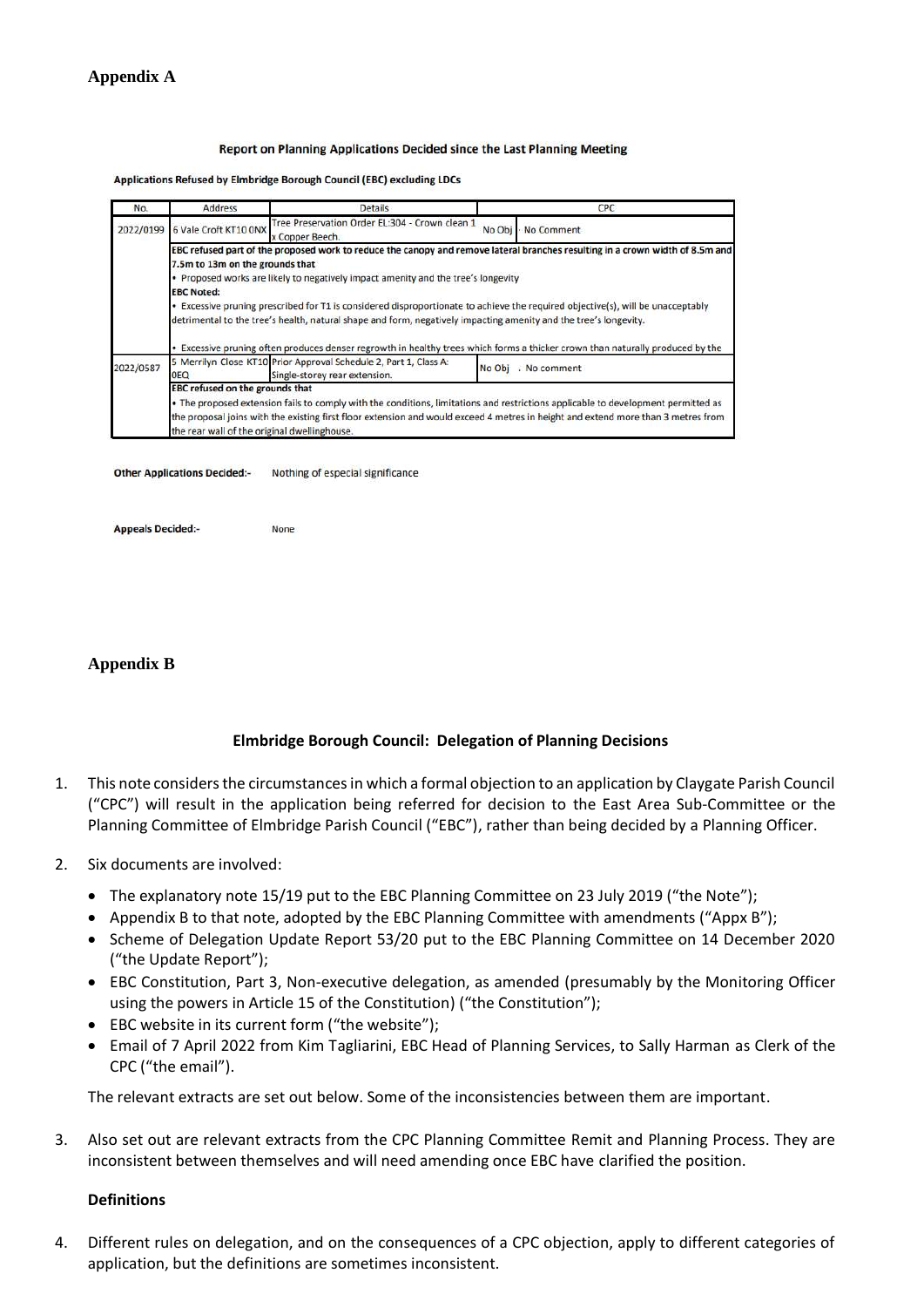- 5. *Major applications* are those for 10+ dwellings or 1000sqm+ non-residential floorspace: see Appx B para 8, and the website. This is taken from the statutory definition of 'major development'.<sup>1</sup> Sometimes the expression *major applications* is used without the definition (e.g. Appx B paras 1 and 6, and the Constitution which copies it). In the Note and the email an abbreviated definition ("10+ homes") is used.
- 6. *Minor applications.* There is no statutory definition. The Constitution and the website refer to "Minor applications (1-9 dwellings or non-residential development less than 1000sqm)". The Update Report (page 6) refers to "Minor applications (1-9 dwellings)". However the Note refers to "Minor applications (2-9 homes)"; Appx B para 2 refers to "Applications for 2 to 9 dwellings or non-residential development less than 1000sqm" without saying that these are minor applications; and the email refers to "2 or more new homes (minor development)". We need to clarify this; in particular, we need to be clear how applications for one new dwelling are classified.
- 7. *Householder applications.* The Note states that "Unless referred by a Councillor all householder applications will be determined by officers." The email follows this. There is a statutory definition of "householder application"<sup>2</sup> but no definition in any of the EBC documents. The term does not even appear in Appx B, or the Constitution. This makes it all the more important to clarify whether an application for one new dwelling is, contrary to the statutory definition, treated as a householder application rather than a minor application.

#### **References to East Area Sub-Committee**

- 8. Until 2019 any application, major, minor or householder, to which CPC objected had to go to the East Area Sub-Committee for decision if the Planning Officer recommended allowing the application. The email says that "One of the key changes was to reduce the number of householder applications being referred to Sub Committee."
- 9. *Householder applications.* In the case of householder applications this power of CPC, and the similar power of 15+ objectors, was removed without any consultation, and without informing us. The CPC website has been misleading ever since the new scheme took effect on 1 September 2019.
- 10. The new scheme has not been operated consistently. The Update Report, looking at the operation of the scheme on 14 December 2020, 15 months after it took effect, states (page 3):

"Under the revised scheme, householder applications can only be considered by Committee where they have been referred by a Ward Member, there is an objection from Claygate Parish Council or the application is by the Council, staff or Members. The number of householder applications has reduced, but Table 3 shows that a number were still considered by the Sub Committees. One application to East Area Sub Committee was considered due to an objection from Claygate Parish Council."

- 11. It is not suggested in the Update Report that, under the new scheme, the objection from CPC should not have resulted in that application being referred to the East Area Sub-Committee. It seems however that the scheme is now being operated as intended, so that objections by CPC are ineffective to refer an application to the Sub-Committee.
- 12. *Minor applications.* Where the Planning Officer recommends allowing a minor application, a CPC objection still means that it has to go to the East Area Sub-Committee for decision. The same applies if there are 15+ objectors.

<sup>1</sup> The Town and Country Planning (Development Management Procedure) (England) Order 2015, SI 2015/595, article 2(1), <https://www.legislation.gov.uk/uksi/2015/595/article/2>

<sup>&</sup>lt;sup>2</sup> Ibid: 'householder application' means (a) an application for planning permission for development for an existing dwellinghouse, or development within the curtilage of such a dwellinghouse for any purpose incidental to the enjoyment of the dwellinghouse, or (b) an application for any consent, agreement or approval required by or under a planning permission, development order or local development order in relation to such development, but does not include an application for change of use or an application to change the number of dwellings in a building.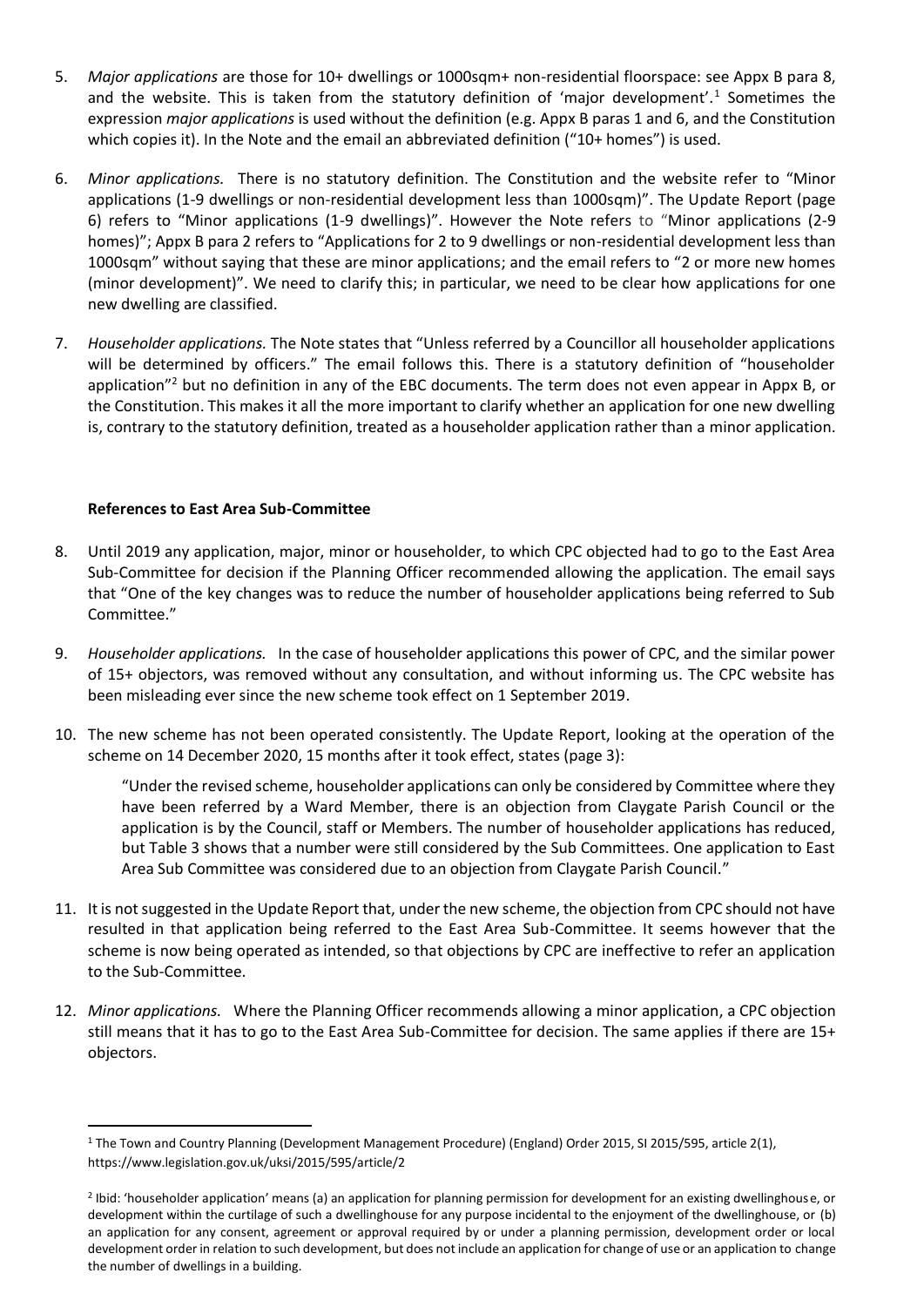- 13. *Major applications.* Where the Planning Officer recommends allowing a major application, a CPC objection still means that it has to go to the Planning Committee for decision. The same applies if there are 15+ objectors.
- 14. *Permission in Principle (PIP)* was only introduced in 2017, and there seem to have been no rules about delegation of PIP applications before 2019. The emails states: "Permission in Principle applications will be brought to Sub Area Planning Committees [sic]." This is a quotation from the Note, and gives the impression that all PIP applications always go to a sub-committee. However Appx B (as amended by the Planning Committee) states that it is only "Applications for Permission in Principle which are recommended for approval by Officers and there are objections from 15 or more households" which go to a sub-committee. The Constitution and the website both say the same. No document suggests that if CPC objects to a PIP application it should automatically be referred to the East Area Sub-Committee.

### **Next Steps**

- 15. Before the CPC Planning Committee can decide what changes to make to the Planning Remit and Planning Process documents on its website, a number of points need to be clarified by the Head of Planning:
	- What is a "minor application"? Is it 1-9 new dwellings/homes, as in the Constitution, website and Update Report, or 2-9 dwellings/homes, as in the Note, App B and email? And if the latter, is an application for one new dwelling treated as a householder application, contrary to the statutory definition (see footnote 2 above)?
	- It is clear from the Update Report that, at least until December 2020, the revised scheme was operated so that an objection from CPC still resulted in an application being referred to East Area Sub-Committee. Does this still apply? And if not, is there any reason why it should not, given that such objections are very rare?
	- PIP applications go to the Sub-Committee if there are 15+ objections, but not if only CPC objects. There has been at least one case where CPC has objected but PIP has been granted by the Planning Officer. What is the reason for the discrepancy? Will the Head of Planning agree that an objection by CPC to a PIP application should be referred to the East Area Sub-Committee?

Michael Collon

12 April 2022

#### **Scheme of Delegation: Papers put to EBC Planning Committee, 23 July 2019**

#### **Extract from item 15/19 Explanatory Note**

The revision to the Scheme of Delegation would result in the following changes:

- Unless referred by a Councillor all householder applications will be determined by officers. There will be no objection letter trigger for householder applications.
- Minor applications (2-9 homes) with 15 or more objection letters will trigger referral to Area Sub Committee.
- Removes the requirement for minor applications with more than 40 letters of objection to be referred to Planning Committee. The decision stays with Sub Committee.
- Major applications (10+ homes) with 20 $3$  or more objection letters will trigger referral to Planning Committee. It will not go to Sub Committee first.

<sup>&</sup>lt;sup>3</sup> Amended by the Committee to 15, and amendments accordingly made to paras 3 and 8 of Appx B. The email seems to have been copied from the Note and still refers to "20 or more objection letters".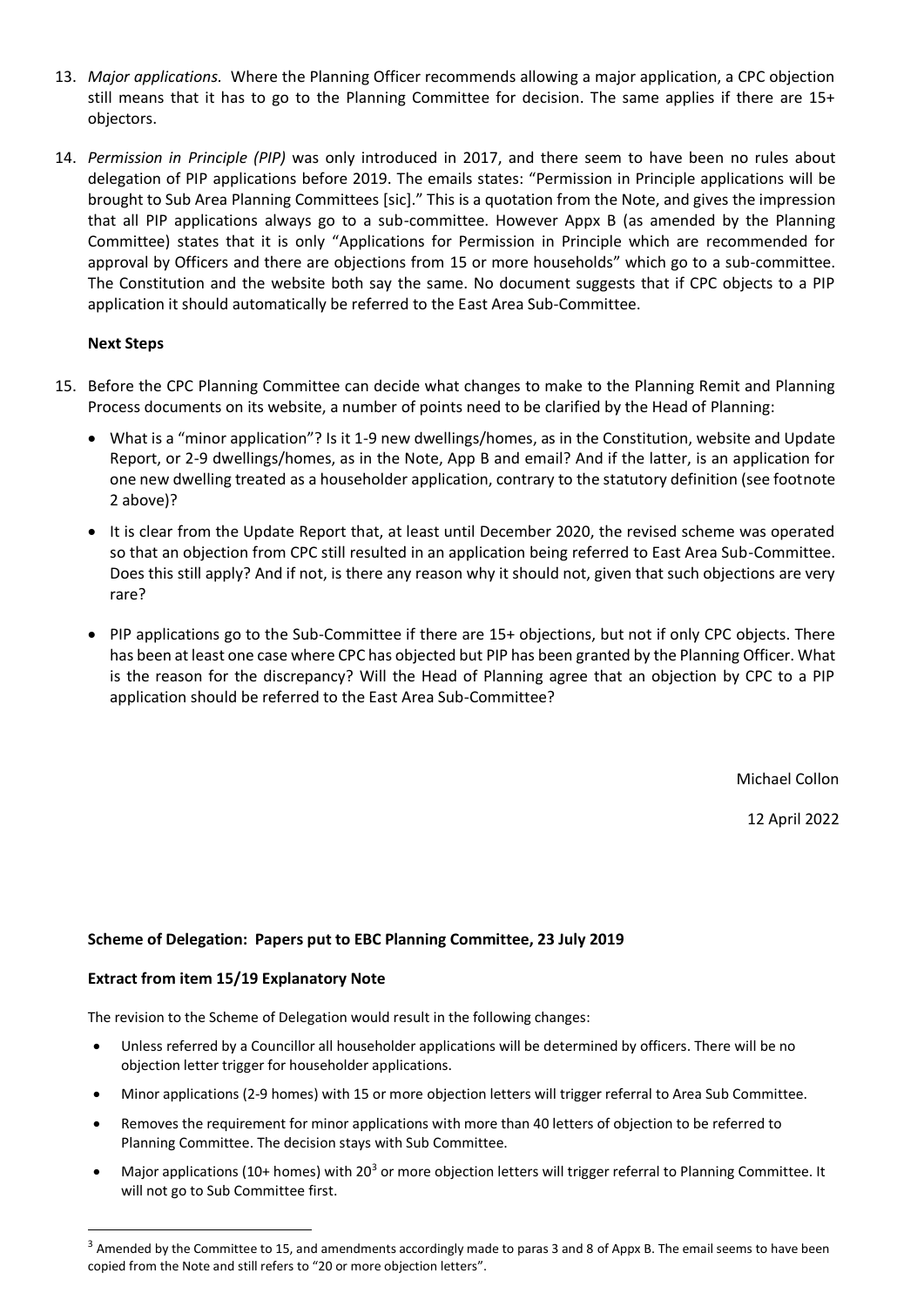- \*New\* Permission in Principle applications will be brought to Sub Area Planning Committees [sic].
- ANY APPLCATION CAN STILL BE REFERRED TO COMMITTEE BY A MEMBER. This will not change.

### **Extract from Appendix B, the Proposed Scheme of Delegation as amended and agreed by the Planning Committee on 23 July 2019**

All Development Control Decisions as clarified below \* are delegated to the Strategic Director responsible for Services except in the following circumstances:

#### **Decisions Referred to the Area Planning Sub-Committees**

- 1. All applications (except Major) 'referred' to a Sub-Committee by a Ward Member for the Ward within which the application is situated shall be done on a conditional basis. Referrals shall be submitted within 28 days of validation.
- 2. Applications for 2 to 9 dwellings or non-residential development less than 1000sqm which are recommended for approval by Officers and there are objections from 15 or more households or from Claygate Parish Council (if a petition, or an objection letter is received from an organisation such as a residents' association, political party or conservation area advisory committee each shall be treated in the same way as an objection from 1 household).
- 3. Applications for Permission in Principle which are recommended for approval by Officers and there are objections from 15<sup>4</sup> or more households.
- 4. All applications submitted by or on behalf of Members, the Council or Officers of the Council.
- 5. All enforcement action that, following consultation, has been 'referred' to a Sub-Committee by a Ward Member for the Ward within which the application is situated.

#### **Decisions referred to the Planning Committee**

- 6. Major applications 'referred' to the Planning Committee by a Ward Member for the Ward within which the application is situated, which shall be done on a conditional basis. Referrals shall be submitted within 28 days of validation.
- 7. Any two Members of the Planning Committee may refer an application from an Area Planning Sub-Committee to the Planning Committee provided that they have been present for the complete consideration of that application at the Area Planning Sub-Committee meeting.
- 8. Major applications (10+ dwellings or 1000sqm+ non-residential floorspace) which are recommended for approval by Officers where there are objections from 15<sup>5</sup> or more households or from Claygate Parish Council (if a petition, or an objection letter is received from an organisation such as a residents' association, political party or conservation area advisory committee each shall be treated in the same way as an objection from 1 household).
- 9. All departures from the Development Plan required to be referred to the Secretary of State.

#### **\*For the avoidance of doubt, this includes enforcement action, lawful development certificates, and Section 106 Agreements on applications to be determined by the Strategic Director of Services.**

#### **Extract from EBC Constitution, Part 3, page 35**

#### **Non-Executive Delegations**

#### **Planning**

All Development Control Decisions as clarified below \* are delegated to the Strategic Director responsible for Services except in the following circumstances:

#### **Decisions Referred to the Area Planning Sub-Committees**

<sup>4</sup> 20 in the original draft, amended to 15 by the Committee.

<sup>5</sup> Ibid.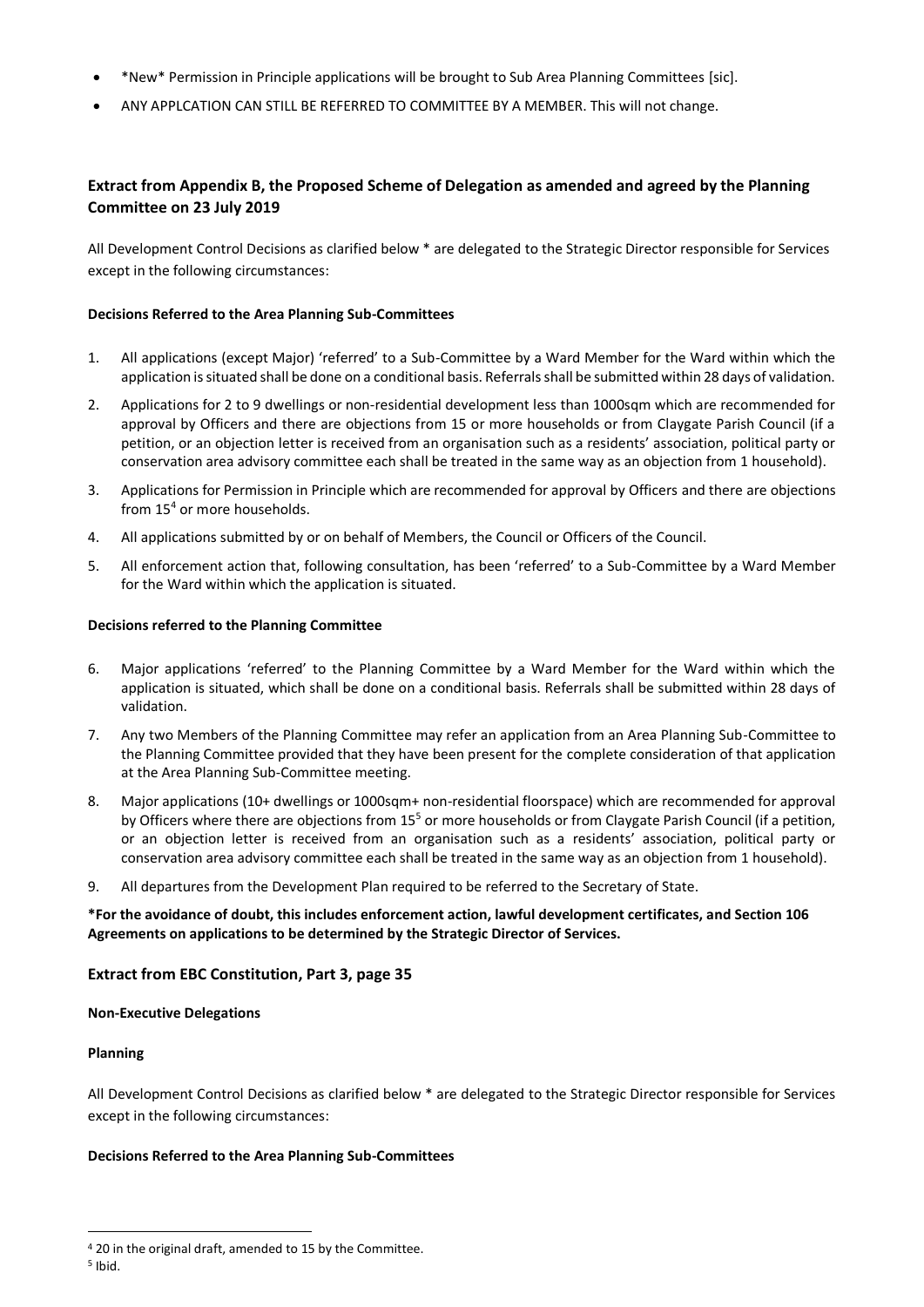- 1. All applications (except Major) 'referred' to a Sub-Committee by a Ward Member for the Ward within which the application is situated shall be done on a conditional basis. Referrals shall be submitted within 28 days of registration.
- 2. Minor Applications or non-residential development less than 1000sqm which are recommended for approval by Officers and there are objections from 15 or more households or from Claygate Parish Council (if a petition, or an objection letter is received from an organisation such as a residents' association, political party or conservation area advisory committee each shall be treated in the same way as an objection from 1 household).
- 3. Applications for Permission in Principle which are recommended for approval by Officers and there are objections from 15 or more households.
- 4. All applications submitted by or on behalf of Members, the Council or Officers of the Council.
- 5. All enforcement action that, following consultation, has been 'referred' to a Sub-Committee by a Ward Member for the Ward within which the application is situated.

#### **Decisions Referred to the Planning Committee**

- 6. Major applications 'referred' to the Planning Committee by a Ward Member for the Ward within which the application is situated, which shall be done on a conditional basis. Referrals shall be submitted within 28 days of registration.
- 7. Any two Members of the Planning Committee may refer an application from an Area Planning Sub- Committee to the Planning Committee provided that they have been present for the complete consideration of that application at the Area Planning Sub-Committee meeting.
- 8. Major applications (10+ dwellings or 1000sqm+ non-residential floorspace) which are recommended for approval by Officers where there are objections from 15 or more households or from Claygate Parish Council (if a petition, or an objection letter is received from an organisation such as a residents' association, political party or conservation area advisory committee each shall be treated in the same way as an objection from 1 household).
- 9. All departures from the Development Plan required to be referred to the Secretary of State.

### **\*For the avoidance of doubt, this includes enforcement action, lawful development certificates, and Section 106 Agreements on applications to be determined by the Strategic Director of Services.**

## **Extract from EBC website** [https://www.elmbridge.gov.uk/planning/search-comment-participate/committee](https://www.elmbridge.gov.uk/planning/search-comment-participate/committee-subcommittee-meetings-and-decisions/)[subcommittee-meetings-and-decisions/](https://www.elmbridge.gov.uk/planning/search-comment-participate/committee-subcommittee-meetings-and-decisions/)

#### **Area planning sub-committee**

The sub-committee will decide the following planning applications:

- All applications (except major) 'referred' to a sub-committee by a ward member for the ward within which the application is situated shall be done on a conditional basis giving a planning reason. Referrals shall be submitted within 28 days of registration.
- Minor applications (1-9 dwellings or non-residential development less than 1000sqm) which are recommended for approval by officers and there are objections from 15 or more households or from Claygate Parish Council (if a petition, or an objection letter is received from an organisation such as a residents' association, political party or conservation area advisory committee each shall be treated in the same way as an objection from 1 household).
- Applications for permission in principle which are recommended for approval by officers and there are objections from 15 or more households.
- All applications submitted by or on behalf of members, the council or officers of the council.
- Householder applications will only be decided by sub-committee if referred by a ward councillor as set out above or if they are on behalf of members, the council or officers of the council.

#### **Planning Committee**

The Planning Committee will decide the following planning applications:

- Major applications 'referred' to the Planning Committee by a ward member for the ward within which the application is situated giving a planning reason. Referrals shall be submitted within 28 days of registration.
- Any two members of the Planning Committee have referred an application from an area planning subcommittee to the Planning Committee provided that they have been present for the complete consideration of that application at the area planning sub-Committee meeting.